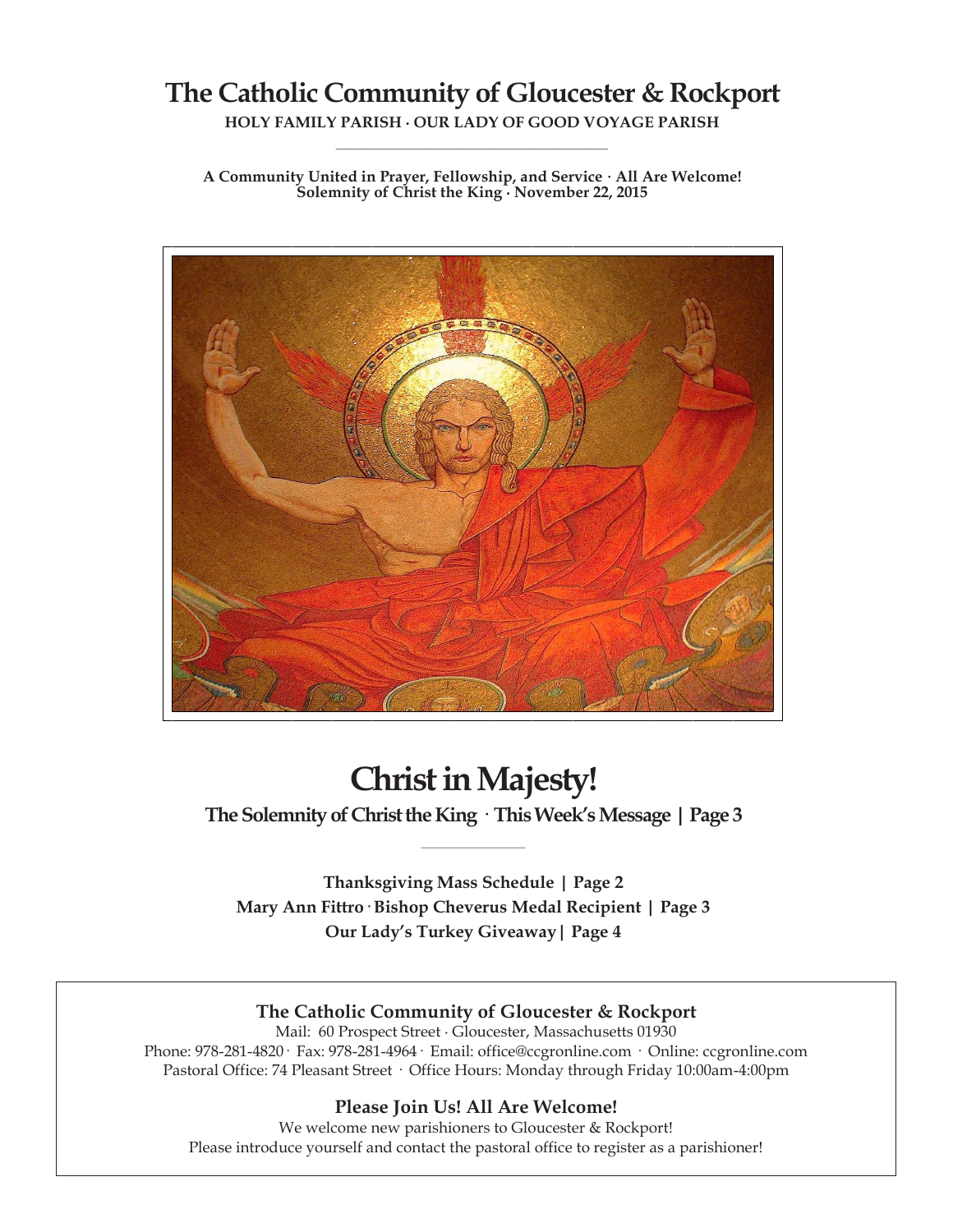#### **Holy Season of Advent \_\_\_\_\_\_\_\_\_\_\_\_\_\_\_\_\_\_\_\_\_**

## **ADVENT & CHRISTMAS CONCERT Sunday, December 6th· 2:00pm· Saint Ann Church**

All parishioners, friends, and visitors of the Catholic Community of Gloucester & Rockport are invited to join the Holy Family Parish Music Ministry for its Eleventh Annual Advent & Christmas Concert on Sunday, December 6th at 2:00pm in Saint Ann Church.

As always, this year's musical selections have been chosen to help prepare our hearts to celebrate the Nativity of Our Lord Jesus Christ at Christmas. Our Adult Choir and Youth Choir will perform with our team of talented instrumentalists. In addition, members of our Brazilian Community's music ministry will perform for us! So, please join us as we share the gift of music this holiday season! For more information, please contact Tom Misuraca at 978-281-4820 or tmis1@verizion.net. Please join us! All are invited! All are welcome!

## **SOLEMNITY of the IMMACULATE CONCEPTION Holy Day of Obligation· Tuesday, December 8th**

In celebration of the Solemnity of the Immaculate Conception of the Blessed Virgin Mary on Tuesday, December 8th, the Catholic Community of Gloucester & Rockport will celebrate Masses according to the following schedule:

> Monday, December 7th· Vigil Mass Our Lady of Good Voyage Church· 4:00pm

> Tuesday, December 8th· Holy Day Masses Saint Joachim Church· 8:00am Saint Ann Church· 12:00pm Our Lady of Good Voyage Church· 7:00pm

Please join us as we honor our Blessed Mother Mary! All are invited! All are welcome! Our Lady, pray for us!

#### **ADVENT MISSION & RETREAT "MERCY & DISCIPLESHIP" December 8th through December 10th**

All are invited to join us for the Catholic Community of Gloucester & Rockport's Advent Mission & Retreat from Tuesday, December 8th through Thursday, December 10th at Our Lady of Good Voyage Church. Each evening will begin with Mass at 7:00pm, followed by a reflection based on the theme of "Mercy & Discipleship."

Our guest celebrant and homilist will be the Reverend Gary M. Gurtler, S.J. Father Gurtler is a member of the Society of Jesus, a graduate of Fordham University, and since 1992, has served as an Associate Professor of Philosophy at Boston College.

Our Advent Mission & Retreat is free but donations will be gratefully accepted at each evening's Mass. For more information, please contact Cliff Garvey at 978-281-4820 or cgarvey@ccgronline.com. All are welcome!

#### **News & Notes \_\_\_\_\_\_\_\_\_\_\_\_\_\_\_\_\_\_\_\_**

## **THANKSGIVING MASS SCHEDULE Have a Happy & Blessed Thanksgiving!**

All parishioners, friends, and visitors are welcome to join the Catholic Community of Gloucester & Rockport as we gather for Holy Mass in celebration of the Thanksgiving Holiday. On Wednesday, November 25th at 7:00pm, Father Jim will celebrate Mass at Our Lady of Good Voyage Church. And on Thanksgiving Day, Thursday, November 26th at 8:00am, Father Jim will celebrate Mass at Saint Joachim Church. Please join us as we give thanks and praise for God's abundant goodness and blessings!

#### **MASS INTENTIONS BOOK Thursday, December 3rd· 10:00am—2:00pm**

The Catholic Community of Gloucester & Rockport's Mass Intentions Book (January 2016—June 2016) will be opened on Thursday, December 3rd from 10:00am until 2:00pm at our Pastoral Office (74 Pleasant Street). On that day, all parishioners are welcome to book one Sunday and one weekday Mass at Saint Ann Church, Saint Joachim Church, or Our Lady of Good Voyage Church. A donation of \$10 per Mass intention is requested.

Please note that on December 3rd, all Mass intentions must be booked in person. No email or phone requests will be accepted; no exceptions. Any remaining Masses can be booked on or after December 4th. If you have questions or need more information, please see Father Jim or contact Linda Rogers at lrogers@ccgronline.com or 978-281-4820. Thank you in advance for your cooperation and generous support of our parishes.

## **BULLETIN SUBMISSIONS**

All submissions to our bulletin & website must be sent to Father Jim at frjim@ccgronline.com by Friday at 12:00pm for publication in the following week's bulletin. All submissions may be edited for content and must include clear and concise details about a program or event; date, time, and location; and contact information. Please note that not all requests can be honored. Priority is given to programs and events sponsored by the Catholic Community of Gloucester & Rockport. If you have questions or need more information, please contact Father Jim at frjim@ccgronline.com or 978-281-4820. Thank you!

#### **BRINGING HOME THE WORD Join us: ccgronline.com/news**

Bringing Home the Word is a weekly resource for individuals and families that offers suggestions for prayer and reflection based on the Sunday Mass readings. It also includes great ideas for sharing the faith with family, friends, neighbors, and colleagues. Every Saturday, a new issue is posted at ccgronline.com/news!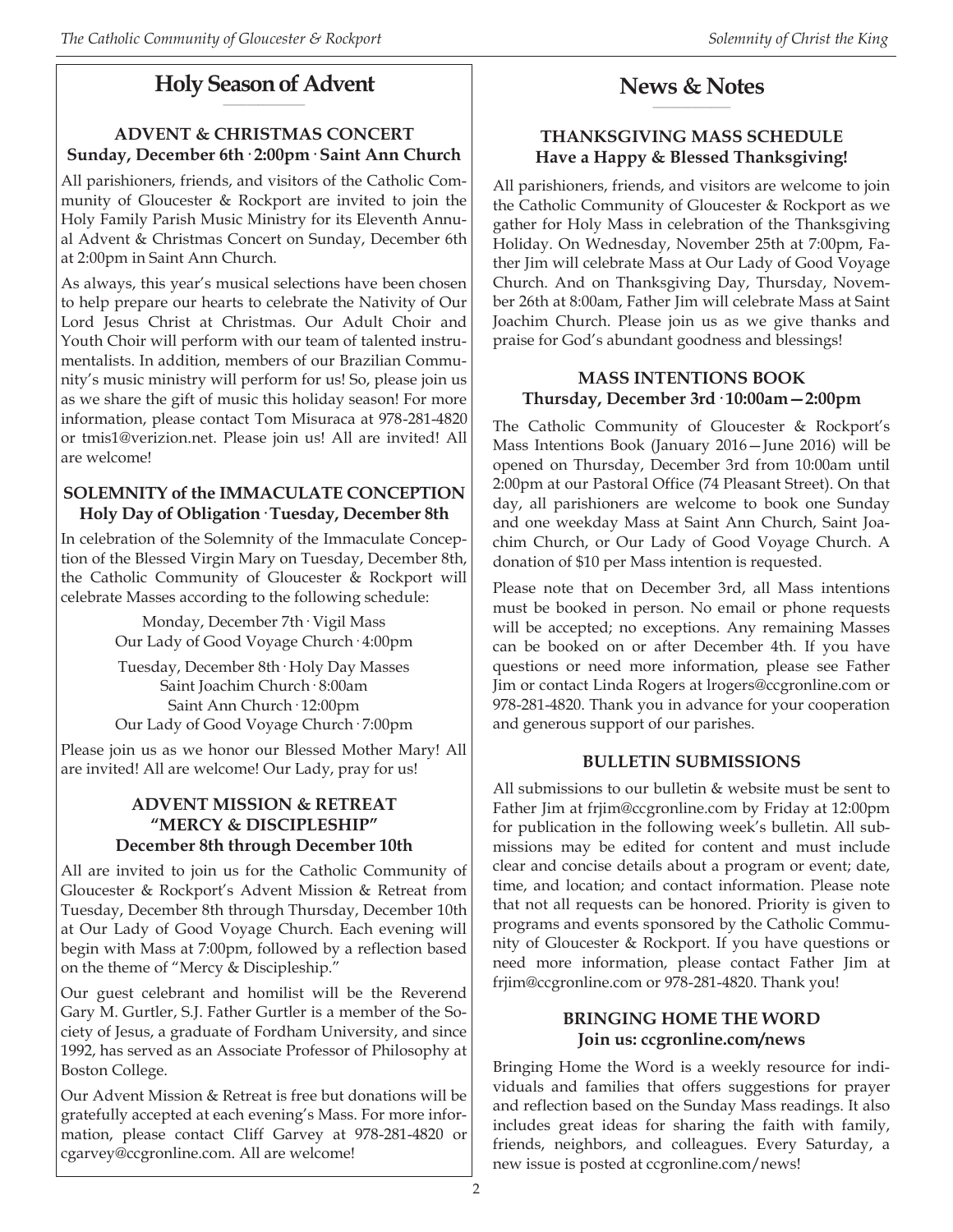#### **Pastor's Notes \_\_\_\_\_\_\_\_\_\_\_\_\_\_\_\_\_\_\_\_\_**

## **CONGRATULATIONS MARY ANN FITTRO BISHOP CHEVERUS MEDAL RECIPIENT**

On behalf of the Catholic Community of Gloucester & Rockport, Father Jim congratulates Mary Ann Fittro who will receive the Bishop Cheverus Medal during a Solemn Vespers Service at the Cathedral of the Holy Cross on Sunday, November 29th at 3:00pm. All parishioners and friend are invited to attend!

For more than fifty years, Mary Ann has worked in Saint Ann Rectory where she serves as our cook and helps with laundry, maintaining our altar cloths, and other important chores that often go unnoticed by most parishioners. Mary Ann is a person of deep faith and prayer who works hard and gives witness to Christ's love for his people in all that she does and says.

The Bishop Cheverus Medal was created in 2008 to recognize exemplary service given in the name of the Lord by parish staff or volunteers. This award is often given in grateful appreciation for the unsung heroes of God's Church. In his letter announcing Mary Ann's award, Cardinal Sean wrote: "I have learned of your selfless dedication and commitment and your many contributions to advancing Christ's mission. We are blessed by your service to the Archdiocese and we are privileged to name you for this honor."

Please join Father Jim, our pastoral team, and all of our fellow parishioners in congratulating Mary Ann Fittro for receiving the Archdiocese of Boston's Bishop Cheverus Medal! Please thank her for all that she does with love and good cheer for our parish communities! And please pray for Mary Ann and her ministry! Mary Ann, may God bless you always!

### **ADVENT MASS FOR FAMILIES WEEKEND OF DECEMBER 5th-DECEMBER 6th**

In the Gospel of Matthew, Jesus says: "Let the little children come to me, and do not stop them; for it is to such as these that the kingdom of heaven belongs (Mt 19:14)." In response to the Lord's call, all parents, grandparents, godparents, and children are invited to join Father Jim for our "Advent Mass for Families" on either Saturday, December 5th at 4:00pm in Saint Ann Church or Sunday, December 6th at 11:45am in Our Lady of Good Voyage Church.

During Mass, Father Jim will offer a special homily about Saint Nicholas and a special blessing for all families and children. In addition, all children (under age 12) will receive a special gift from Father Jim in celebration of the Feast of Saint Nicholas.

Let us reaffirm that Mass is our class! Jesus is our Teacher! Every child in our pews is a gift from God! Every family in our pews is a gift from God! So, please spread the word! Please join us! All are invited! All are welcome!

#### **This Week's Message \_\_\_\_\_\_\_\_\_\_\_\_\_\_\_\_\_\_\_\_\_**

## **CHRIST IN MAJESTY!**

*By Cliff Garvey· Associate Minister*

As a young graduate student at the Catholic University of America in Washington, D.C., I was just beginning to appreciate and understand the depth and beauty of our shared faith. As Advent approached during my first semester at the university, I had begun attending Daily Mass in the Crypt Church of the Basilica of the National Shrine of the Immaculate Conception, but I had not yet ventured upstairs into the main church. So, I was understandably stunned to see the mosaic of "Christ in Majesty" which appears on the cover of this weekend's bulletin.

This powerful image looms over the sanctuary of the Basilica. Some people love it; some do not. For some, Jesus seems angry, perhaps even threatening. But nothing could be further from the truth. Christ's eyes are blue and symbolize the glory of heaven. His arms are outstretched and invite us to meditate on the wounds of his crucifixion. He is clothed in red which symbolizes his martyrdom on the cross for the sake of our salvation. Indeed, this image of "Christ in Majesty" is consistent with the earliest images of Christ that can be found in the Roman catacombs.

As we commemorate the Solemnity of Christ the King, journey through the last week of Ordinary Time, and prepare for the Holy Season of Advent, this awesome mosaic should remind us that Christ is both King of the Universe and a humble servant of God who embraced his vocation, his mission, and ultimately his cross. And through these acts of extreme humility, God raises Christ Jesus from death, exalts him among the angels, glorifies him in the heavens, and entrusts him with an everlasting kingship.

The mosaic of "Christ in Majesty" covers more than 3,600 square feet and contains more than 3 million tiles, but it is not just a magnificent work of religious art. It is an instrument of evangelization and a teaching tool. In a culture that preaches that each individual's ambitions and desires are the center of the universe, this mosaic reminds us that we are mere mortals and creatures of the Creator God. It reminds us that humility (the virtue of having a modest view of one's own importance) is at the core of our Christian vocation and the foundation of the Gospel Life.

Finally, this breathtaking image of "Christ in Majesty" is a call to prayer. It calls us to reflect deeply on this Sunday's Mass Readings and to heed Saint Paul's admonition to the Philippians "that at the name of Jesus, every knee should bend of those in heaven and on earth and under the earth, and every tongue confess that Jesus Christ is Lord to the glory of God the Father (Ph 2:10-11)!" As Advent approaches, let us resolve to walk with humility under the gaze of Christ the King, Christ in Majesty. Amen!

May the Lord give you peace at Thanksgiving & always! Cliff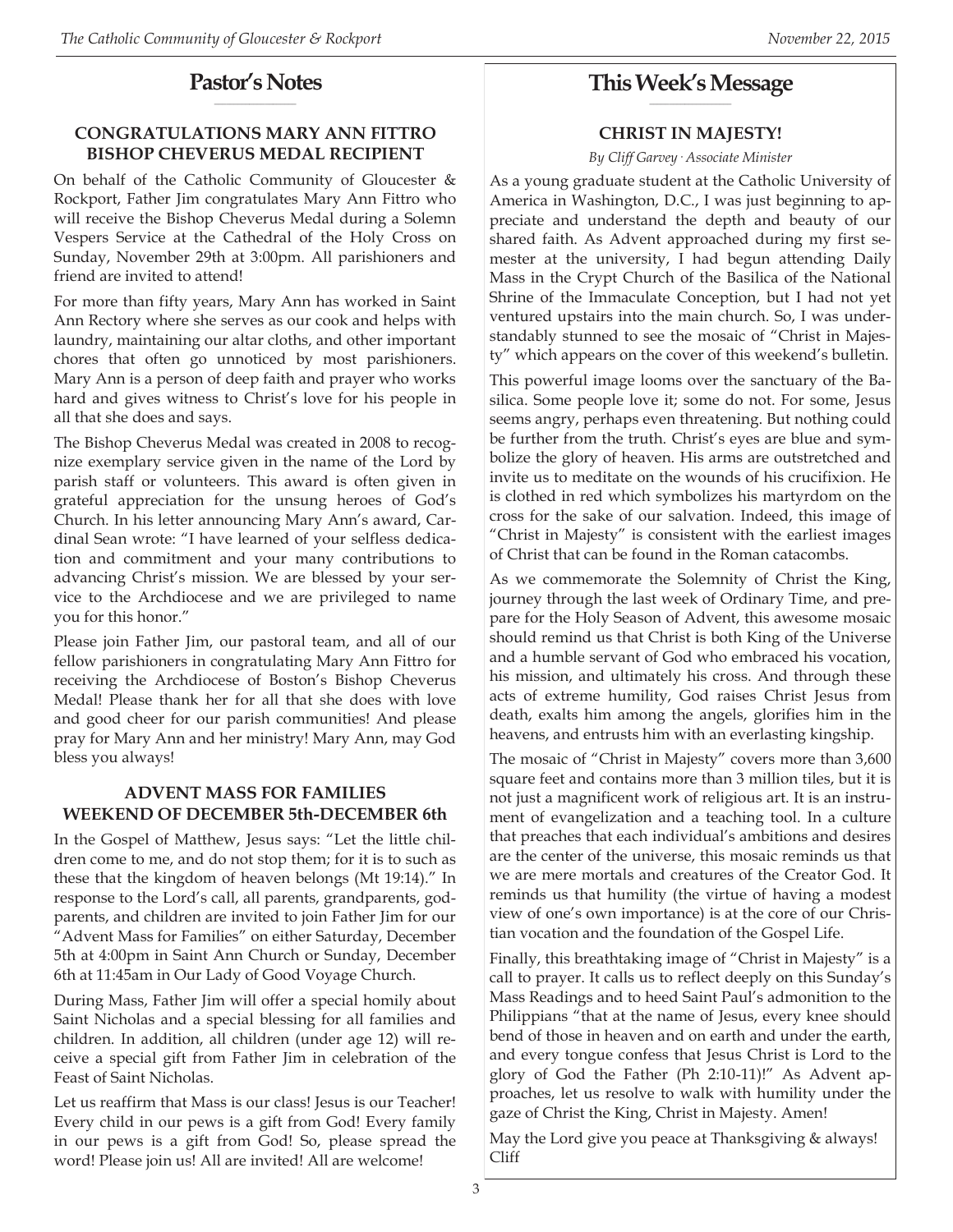#### **Prayer, Fellowship & Service \_\_\_\_\_\_\_\_\_\_\_\_\_\_\_\_\_\_\_\_**

## **THE HOLY ROSARY Every Morning After Daily Mass**

All are invited to join us every morning after Daily Mass in the Catholic Community of Gloucester & Rockport as we pray the Holy Rosary. By praying the Rosary, we grow closer to our Lord by meditating on the mysteries of his life, death, and resurrection; and we grow closer to our Blessed Mother by asking for her intercession for ourselves, our parishes, and our world. All are welcome!

#### **HOLY FAMILY WOMEN'S GUILD AZOREAN RESTAURANT FUNDRAISER Thursday, December 3rd· 4:00pm-9:00pm**

The Women's Guild at Holy Family Parish invites you to join them on Thursday, December 3rd for our Azorean Restaurant Fundraiser. Between 4:00pm and 9:00pm, the Azorean Restaurant will donate a portion of all dinner checks to Holy Family Parish. Please support our parish by inviting family and friends to enjoy delicious Portuguese cuisine with us! For more information, please contact Lydia Bertolino at bertolino4@msn.com. Please join us! All are welcome!

## **MADDONA DEL ROSARIO SOCIETY CHRISTMAS CELEBRATION Saturday, December 5th· 12:00pm**

The Madonna del Rosario Society will celebrate Christmas with a luncheon at the Gloucester House Restaurant on Saturday, December 5th. Our gathering will begin with a brief business meeting at noon, followed by our luncheon. After lunch, we have a raffle and bingo! Tickets for the lunch must be purchased by Monday, November 30th. For more information or to purchase tickets, please contact Grace at 978-281-1907 or Marie at 978-283-7820. Please join us! All are welcome!

#### **CATHOLIC CHARITIES NORTH BASIC NEEDS ASSISTANCE Help Us Help Others!**

During these challenging economic times, Catholic Charities North provides basic needs assistance (grocery gift cards, utilities, and mortgage & rent) to families in need. Funds are also available to help our fishing community families with food, utilities, mortgage, and rental costs. If you can help us help others, please send your donation to: Catholic Charities North, Attention: Sarah Gindel, 60 Prospect Street, Gloucester, Massachusetts 01930. Please make all checks payable to Catholic Charities North and write "basic needs" in your check's memo line. For more information or assistance, please contact Sarah Gindel at sarah\_gindel@ccab.org or 978-283-3055. Thank you for your generosity and support!

#### **Our Lady of Good Voyage News \_\_\_\_\_\_\_\_\_\_\_\_\_\_\_\_\_\_\_\_**

#### **OUR LADY OF GOOD VOYAGE PARISH ANNUAL TURKEY GIVEAWAY Monday, November 23rd· 7:00pm**

All are invited to join Our Lady of Good Voyage Parish for its Annual Turkey Giveaway on Monday, November 23rd at 7:00pm in the Parish Hall. This year, we have 52 turkeys for raffle, along with our famous homemade sweetbread, cider, vegetables, and all the trimmings for a delicious Thanksgiving Feast! We're also having a 50-50 raffle! Pizza and cold drinks will be available! So, please join us for this fun and exciting Our Lady's Thanksgiving holiday tradition! For more information, please see Father Jim or contact him at frjim@ccgronline.com or 978-281- 4820. Please join us! All are welcome!

#### **OUR LADY'S GUILD ANNUAL CHRISTMAS FAIR Saturday, December 5th· 9:00am-1:00pm**

All are welcome to join Our Lady's Guild for their Annual Christmas Fair on Saturday, December 5th from 9:00am until 1:00pm in the Parish Hall. Highlights include a fried dough breakfast, linguiça & hot dog lunch, soft drinks, along with all the fixings!

Sale tables will include the general store, religious items, jewelry, cookie swap & fudge, Christmas decorations, plants, homemade sweetbread and other baked goods. In addition, we'll have a Mega Raffle Table featuring many wonderful items including a painting by Theresa Wonson!

Volunteers are needed to help set-up the parish hall on Friday, December 4th at 4:00pm! Donations are welcome! For more information, please contact Linda Galvin at 617- 803-6050 or lingalv2010@gmail.com. Please join us! All are invited! All are welcome!

#### **OUR LADY'S GUILD ANNUAL CHRISTMAS PARTY Monday, December 14th· 6:30pm**

Our Lady's Guild is hosting their Annual Christmas Party on Monday, December 14th at 6:30pm in the Parish Hall. Our meal will feature a hot buffet, dessert, and coffee. In addition, there will be a door prize, a 50-50 raffle, and entertainment provided by "The Original Mrs. Drinkwater Presents." If you wish to participate in our annual Christmas gift swap, please be sure to bring a wrapped (under \$10) gift!

Please contact Barbara Devlin by December 8th to make a reservation. For more information about Our Lady's Guild and its good work on behalf of our parish, please contact Linda Galvin at lingalv2010@gmail.com or 617-803 -6050. New members are always welcome! Please join us! All are welcome!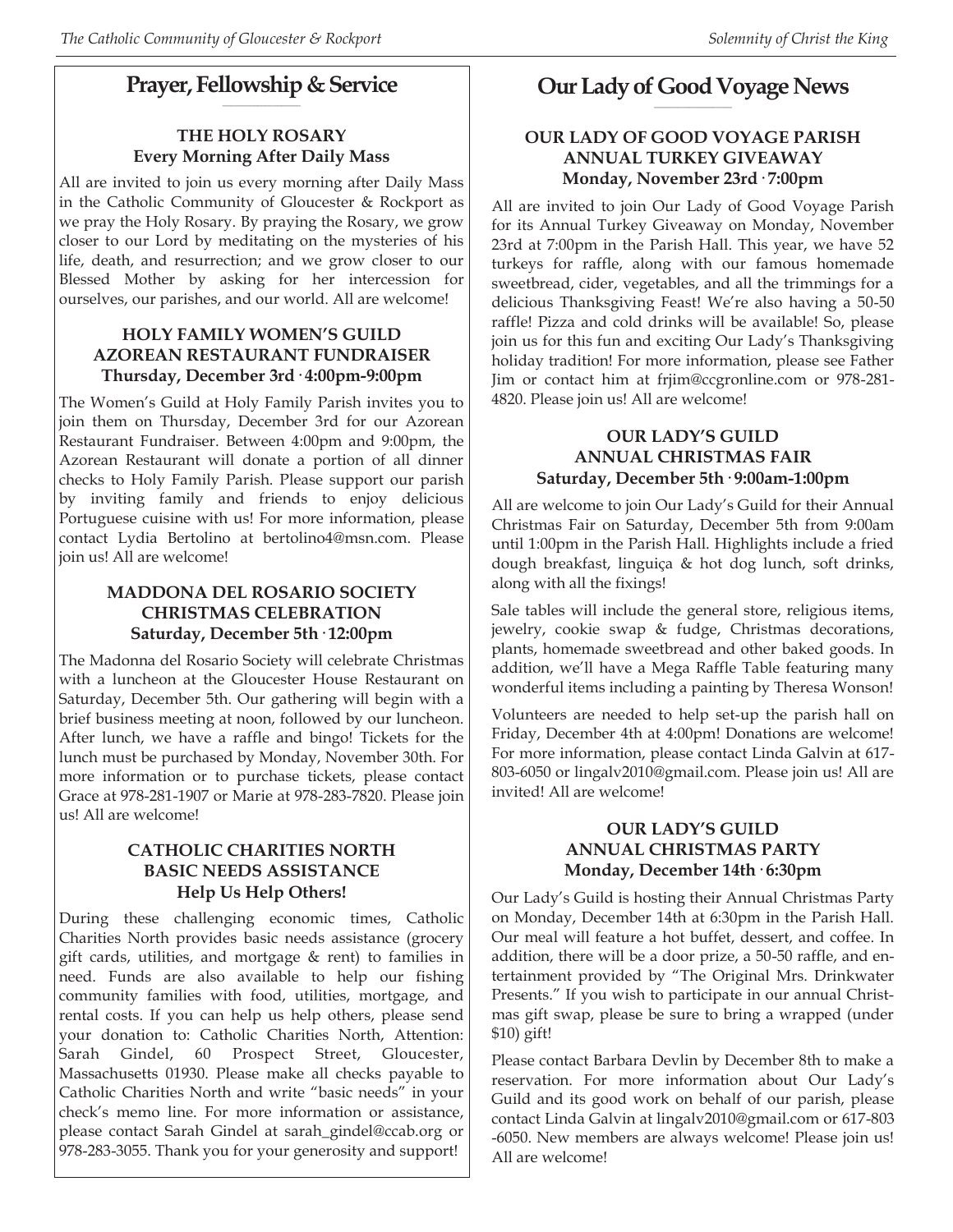#### **Saint Vincent de Paul Society News \_\_\_\_\_\_\_\_\_\_\_\_\_\_\_\_\_\_\_\_**

## **SAINT VINCENT DE PAUL SOCIETY CHRISTMAS GIVING TREES Help Us Share the Gift of Christmas!**

The Saint Vincent de Paul Society is sponsoring Holy Family Parish's Annual Christmas Giving Trees which help us share the gift of Christmas with those in need! The trees will be placed at the entrances of Saint Ann Church in Gloucester and Saint Joachim Church in Rockport. Each tree is decorated with colored stars that indicate a particular Christmas wish. If you can help fulfill this wish, please take a star. Each gift should be donated new, unused, and unwrapped; and returned with the original star to our parish office.

Our Christmas Giving Trees will remain at the entrances of both churches through Sunday, December 13th. All gifts should be returned to the parish office by Tuesday, December 15th at 12:00pm. Gifts will be distributed to families in need on Thursday, December 17th.

Thank you in advance for your generous support of our Annual Christmas Giving Trees! For more information, please contact Ethel Weeks at eweeks25@msn.com or leave a message at the parish office by calling 978-281- 4820. May God bless us, everyone!

### **SAINT VINCENT DE PAUL SOCIETY Help Us Help Others!**

The Saint Vincent de Paul Society is an international organization dedicated to responding to any request from any person or family in need. Here on Cape Ann, we work from Holy Family Parish and Our Lady of Good Voyage Parish to serve the poor and needy on Cape Ann.

Our "Clothes Closet" is open on Wednesday evenings from 6:00pm until 8:00pm; and on Saturday mornings from 10:00am until 12:00pm. In addition, our Food Pantry is stocked with non-perishable foods. Donation baskets are located at the entrances of our churches. The Food Pantry currently needs the following items:

Canned Chicken or Ham· Chicken or Tuna Helper Mayonnaise· Instant Potatoes· Canned Stew Pancake Mix & Maple Syrup· Chef Boyardee Jelly & Crackers· Juice· Jarred Pasta Sauce

Donation envelopes are also located at the entrances of our churches and can be placed in the offertory basket or mailed to the parish center. Checks should be made payable to the Saint Vincent de Paul Society. Meetings are held on the second Wednesday of each month at 7:00pm in Saint Ann Church Hall. New members and volunteers are always welcome! For more information, please contact Annette Kennedy at 978-283-1268 or Harry Miller at 978-281-2701. For assistance, please contact the Saint Vincent de Paul Society Hotline at 978-281-8672. Thank you for your ongoing generosity!

#### **Prayer, Fellowship & Service \_\_\_\_\_\_\_\_\_\_\_\_\_\_\_\_\_\_\_\_**

#### **MONTH OF ALL SOULS A DAILY PRAYER FOR THE SOULS OF DEPARTED LOVED ONES**

As the Month of All Souls comes to a close, all are encouraged to continue praying for all of our beloved family members, friends, colleagues, neighbors, and benefactors who have passed away during the past year:

Almighty God and Father, we raise our hearts to you today for those who have passed from this mortal life. In Your loving mercy, receive them into Your heavenly company and forgive the faults and failings that they may have committed in human weakness. Our Lord Jesus Christ, Your Son, suffered so that He might deliver all souls into heaven. By his grace, may they share in the glory of Christ's victory over sin and death. We pray for all who have died, but we pray especially for those dearest to us: our parents, relatives, and friends. We pray for all who did good to us while on earth, who helped us by their prayers, sacrifice & good example. And we pray for those who did harm, and stand in need of your mercy. May the prayers of our Blessed Mother Mary and all those of the angels and saints pray for us and for all souls. We ask this through our Lord Jesus Christ, Your Son, who lives and reigns with you and the Holy Spirit, one God for ever and ever. Amen.

Please also pray for all who grieve! May God bless them and keep them close to His most merciful heart! Amen!

### **THE LEGION OF MARY Tuesday Afternoons· 4:00pm**

Founded in 1921, the Legion of Mary is an international fellowship of lay men and women who volunteer their time, talents, and prayers under the banner of the Blessed Virgin Mary by practicing the Spiritual Works of Mercy in our parish communities. The Legion's primary apostolate is to visit and pray with our aged, disabled, homebound, and sick fellow parishioners.

Every Tuesday afternoon at 4:00pm, the Legion of Mary gathers in the Parish Center (Saint Ann Church Campus) to pray the Holy Rosary, share their faith experiences, and participate in a period of faith formation under the guidance of their spiritual director. For more information about the Legion of Mary and its good work in our parishes, please contact Joan Foster at ajay7@verizon.net; Sue Demetri at sdemetri2000@yahoo.com; or leave a phone message for them by calling our pastoral office at 978-281- 4820. Please join us! New members are always welcome!